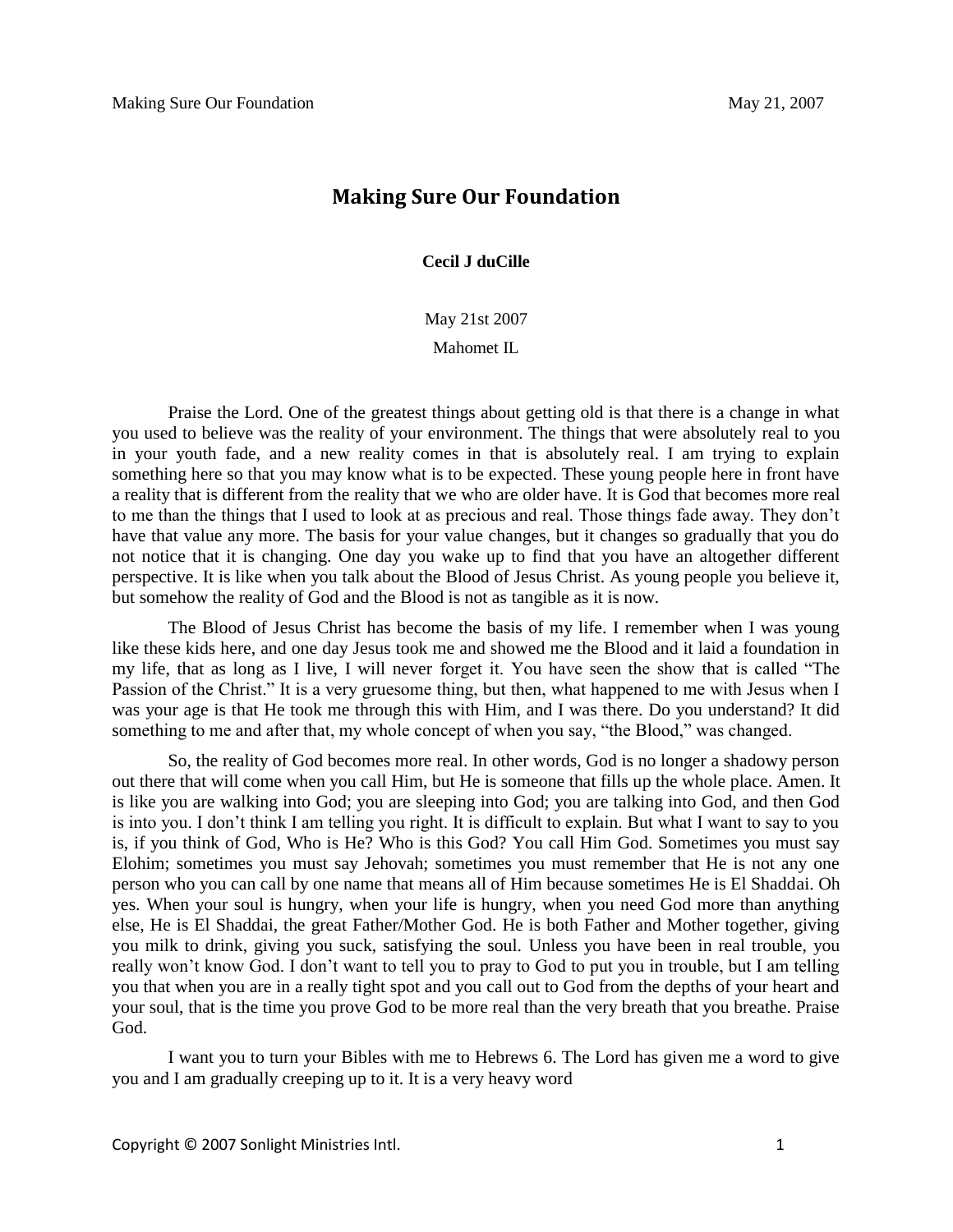I have been thinking and meditating on Mary Magdalene. She was very close to Jesus in her whole heart and soul. Her heart leaned toward Him so much that when she saw Him crucified, she couldn't think of herself. A lot of the disciples ran away. Peter cursed and lost it. Mary Magdalene was with the other Marys, maybe about five Marys; they stood right there. They didn't care if there were any there that wanted to kill them. Did you ever think of it? They stood, right there, beneath the cross. They never thought about whether they would lose their lives or not.

After He was crucified, they were the ones that remembered He had said that He would resurrect on the third day. So, they took ointment and spices to the tomb. I personally believe that they used that as a pretext to go to the grave and see what they could see. The Bible says that when they got to the gate, there was an earthquake accompanied by an angel of a very bright countenance (Matthew 28:2). That was the time of the resurrection - you know the whole story. Mary Magdalene wouldn't leave there. She wanted to see Him. She saw a man and she went to talk to him. She talked with who she thought was the gardener, but it turned out to be Jesus Himself. The message He gave her was the first resurrection message that was given to the Church (John 20:17). It was given to a woman whose heart and soul was totally sold out to God. She took the message to the disciples, but they didn't believe her.

She said, "He is risen, as He said" (Matthew 28:6). He is risen as He said, and we, when we think of Jesus Christ, we think of our risen Savior. He appeared to them many times, but there was only one time He appeared with wounds in His hands and in His side and He only appeared that way to convince the doubters (John 20:25-29). Amen? Now, it is 2,000 years since that has happened and Jesus has been coming closer and closer and closer in the revelation of Himself to the church.

His plan is not to reveal Himself to you so that you could go and preach. His plan is to reveal Himself in you, so that when you see Peter [Schneider], you see Jesus, so that Jesus would have many faces, millions of faces. We will all look the way that we look, but it will be Jesus Who will be seen. That is, your mind will be the mind of Christ. Once your mind becomes the mind of Christ, you begin to think like Christ, you begin to act like Christ, you begin to walk like Christ and you begin to behave like Christ!

Now, for last 2,000 years, we have been working on the church, and if God wasn't God, He would be disappointed. You know, I look at God sometimes and wonder why He isn't disappointed. Do you know why? Because He is seeing something that I am not seeing and He is hearing something that I am not hearing.

Okay, God made this man, a magnificent creature, and He let him loose to walk. And as the man walked along, God said, "It is good" (Genesis 1:31). Now, God said, "It is good," and God saw you. God saw what Adam would do, and God said, "It is good." What is good? A deterioration from a magnificent, mighty creature down to little people like we are now? We deteriorated not only in the body but we have deteriorated in mind. We have deteriorated in every way from Adam, except in Christ. Christ's intention is to come forth in Adam. Adam did not have the Holy Ghost in him. The basic key of your Christianity is the Holy Ghost and Adam did not have it. Let's read Hebrews 5:12, *For when for the time ye ought to be teachers, ye have need that one teach you again which be the first principles of the oracles of God; and are become such as have need of milk, and not of strong meat. 13For every one that useth milk is unskilful in the word of righteousness: for he is a babe. <sup>14</sup>But strong meat belongeth to them that are of full age, even those who by reason of use*  (exercised in righteousness) *have their senses exercised to discern both good and evil.* After teaching the Hebrew Christians the tenants of salvation for such a long time, he had to say to them, "Well, you are as dumb as you can be, for instead of eating meat you are now still at the milk stage."

Copyright © 2007 Sonlight Ministries Intl. 2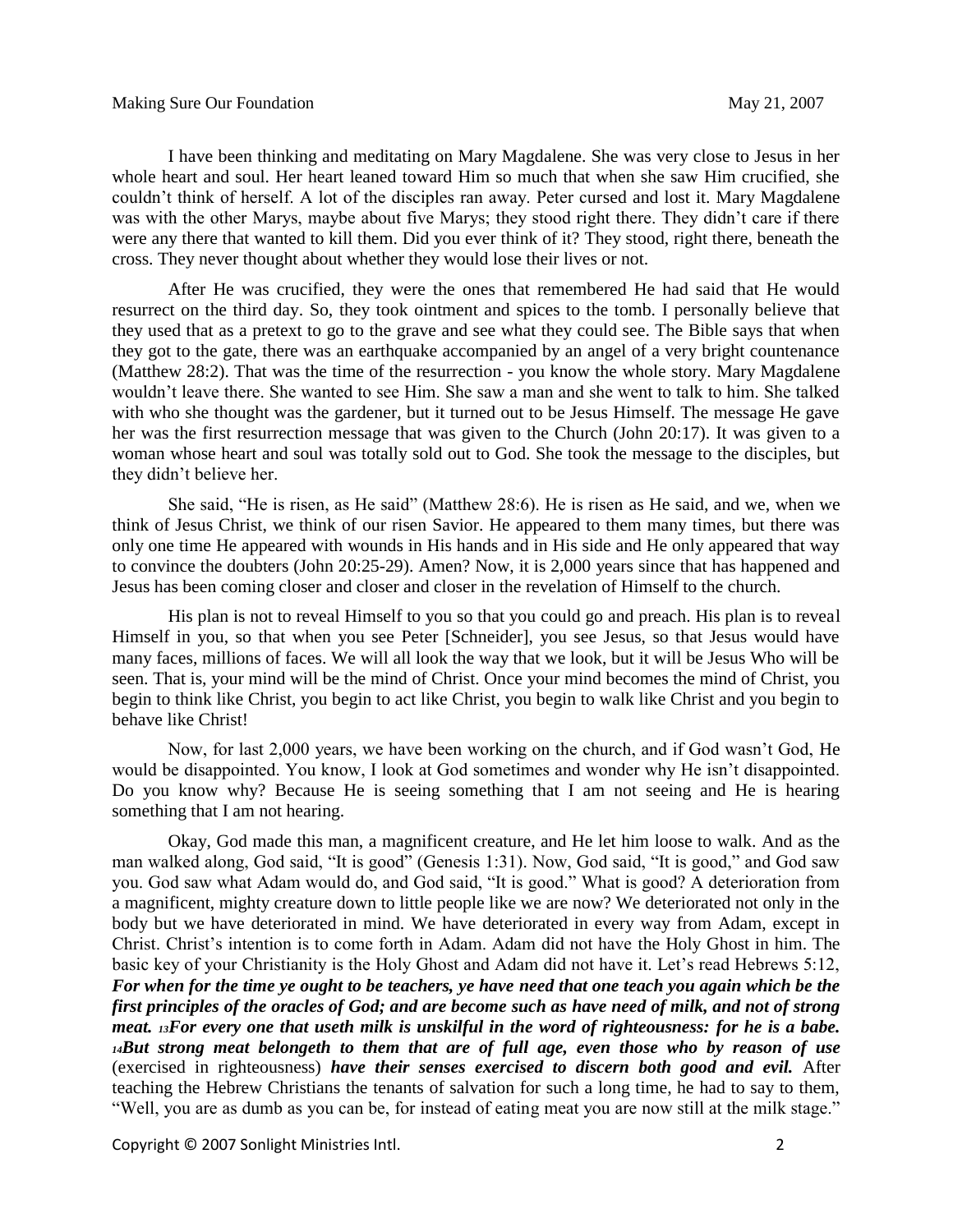In Russia they had a doctrine in the church that they shouldn't eat meat and that they should only drink milk to be spiritual. They had a doctrine that they should only drink milk and they called them Molokans (milk drinkers). We are Molokans – milk drinkers. Concerning the basic doctrines of Christ, you say, "Okay, let's leave them." You dare not leave the basic doctrines of Christ until you walk in them, or you will be leaving the basis of your foundation. When you go out there to meet the real devil, you will find out that you had no foundation to stand on. Do you see what I am saying?

He said, Hebrews 6:1, *Therefore leaving the principles of the doctrine of Christ, let us go on unto perfection; not laying again the foundation of repentance from dead works, and of faith toward God.* Oh God, help us! The very first one floors us - repentance from dead works. Come on now, a lot of the works in the Outer Court are dead works. Amen. Some of us are still jealous, isn't that right? Christians who are jealous? Christians who lie? Christians who steal? Christians who cheat? He said, "The first principles…the doctrine of repentance."

Hebrews 6:1, *Therefore leaving the principles of the doctrine of Christ, let us go on unto perfection; not laying again the foundation of repentance from dead works, and of faith toward*  God. You know, faith is a very peculiar thing. This one says, "faith toward God." It is a very peculiar thing. You look at this pulpit and you see it is wood; you don't have to struggle to have faith in the wood that it will behave like wood. Do you understand? You have faith in the natural things around you. When you look at a stone, you see that is a stone, you know it is going to behave like a stone, and it is not going to behave like anything else. You would rest your life on that stone, because it is a stone. Well, the Bible said, "Faith toward (in) God." God will behave like God! We should be afraid of thinking of God in any other way, but that He is going to behave like God! We can believe a stone will behave like a stone. We can believe that wood will behave like wood. Why can't we believe God will behave like God?

It is so simple, it is so childish, that the littlest child there is expecting Mommy to behave like Mommy; he is expecting Daddy to behave like Daddy. He will go and run to them and open his arms to them. We had a little babe who would go to a chair and jump; he knew that we were going to catch him. He never misses because you are going to catch him. He knows it and your nature and he is betting on it. These children have faith in the things that are around them, and in the people that are around them. Hallelujah! God is expecting the church of God to have faith in God.

He said, "But when they knew Him, they glorified Him not as God" (Romans 1:21). Come on now. You know God, and yet you don't deal with God as God. God wants you to do that, so that faith in Him is all natural, basic, Outer Court. You haven't gone into the Holy Place yet. These are just basic foundations upon which we stand and live and move and have our being as Christians. Hebrews 6:2, *Of the doctrine of baptisms, and of laying on of hands, and of resurrection of the dead, and of eternal judgment.* Let's take the doctrine of baptisms. How many baptisms have you had? Amen. Well, I know somebody who was baptized in water seven times. Every baptism, he wanted to go to get a dip. That is not baptisms, that is still one baptism, and he had never had it the first time. Amen.

Let's take the basic. We had a wedding Saturday, and it was one of the three blood covenants that God has given the church. Baptism is a covenant, and the Bible says He came by water and by blood (I John 5:6). Baptism is a blood covenant. Yes. It is a covenant unto death. So, if you were baptized in water and you never made that covenant in your soul… Remember now, Jesus is coming nearer to you, to the church. Whether you want it to be or not, it is not going to stop Him. Jesus has been creeping towards the church for 2,000 years. Amen.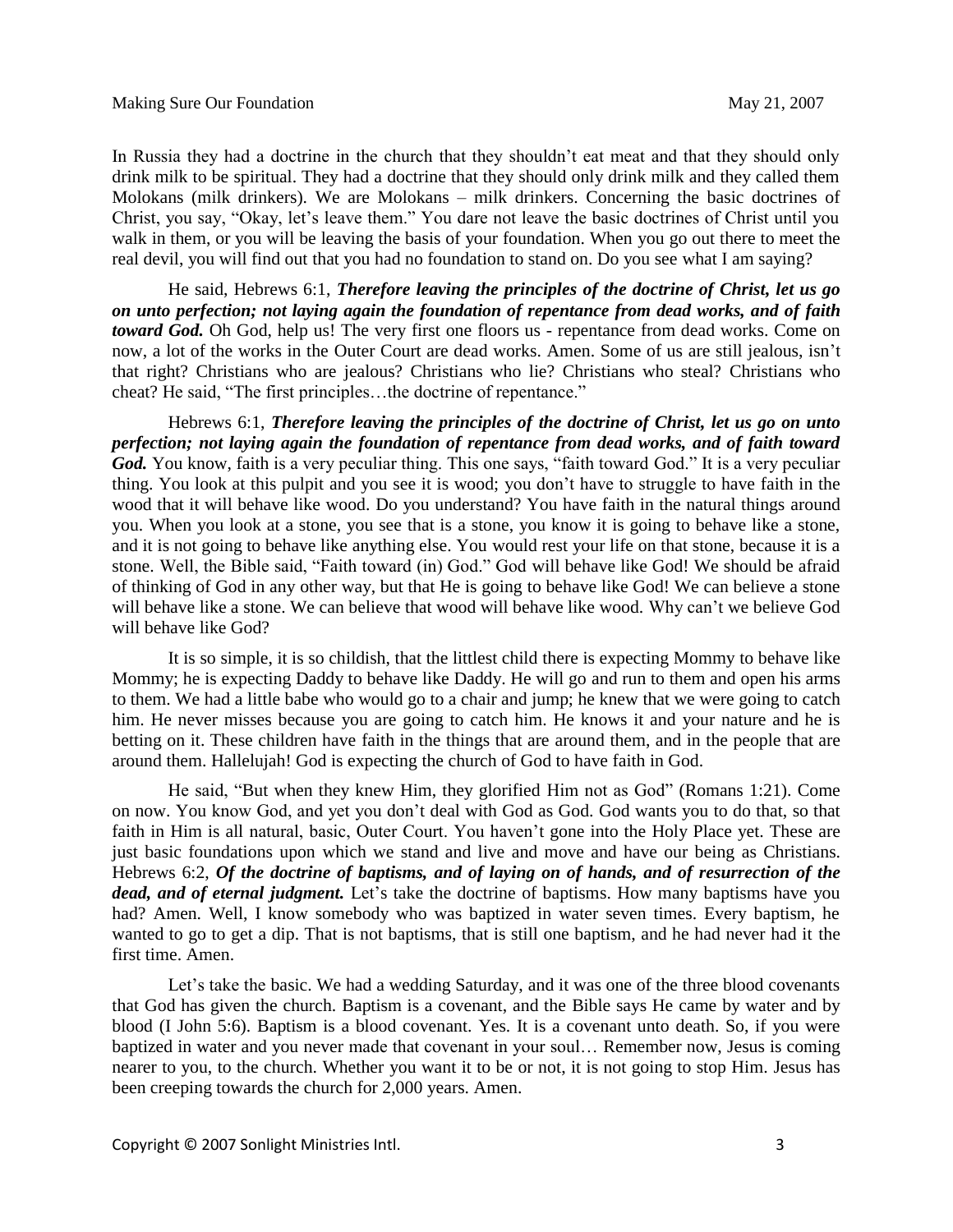You know, I think of a man who they dropped in a deep, dark hole. They dug a deep hole and called it a dungeon. They dropped him down into that hole and the man was in that dungeon for three years. The man still lived and still praised God! We think of Paul being in a dungeon. What do you think these dungeons were like? They put them down there, and there was no restroom. Can you imagine a restroom in a dungeon? The dungeon is the restroom. So, every prisoner they had there would defecate and do everything there in the dungeon. Then they would drop another prisoner down there. I think of the worms and everything. The men were in there, standing up. In some of the dungeons, they couldn't sleep on the floor; they had to lean against the wall to sleep. For food they would let down a piece of bread and a little water. There was no way of getting a change of clothes. There was no way of getting a bath. There was no way of having any kind of life down there and yet men lived in that for years, survived and praised God. Have you ever thought of it?

I went into a restroom in London and it was in a part of the house that was set off from where everybody was and when I tried to leave, the door wouldn't open. I was locked up in the restroom, and I felt so awful. I said, "My God, suppose it was a dungeon that I was in?" You know what I mean. You knock, knock, knock, and nobody hears. I started thinking of breaking down the door. Amen.

God is calling us to a higher level. He said, "Let us put aside all these foundations." It was Paul's way of saying, "Well, you need to have these foundations, or else you can't go on to higher things. BUT, let us put aside these foundations and let us go on to higher things." All right. Praise be to God.

So, we have baptism in water, baptism in the Holy Ghost, and baptism into Christ. Have you looked at your baptism, and have you seen the thing accomplished? Because if you are baptized in water and you are not baptized in the Holy Ghost, you weren't baptized in water. Come back again. That sounds bad, doesn't it? You can go down in water and you can be wet, and come up wet. Dry Christian goes down. Wet Christian comes up, but you are not yet baptized. WHY? Because if baptism in water is without a commitment, without a contract with God unto death, then you haven't yet been baptized. Should we have a baptism this evening? That contract, that covenant is what makes the baptism a baptism. Hallelujah! The proof of that baptism is that you are baptized in the Holy Ghost. But guess what? Some people are baptized in the Holy Ghost but because they got the inward baptism of the Holy Ghost and they weren't baptized in the water, they think God will let them off the hook. They say, "Okay, I've got it! If baptism in water leads me to baptism in the Holy Ghost, and I've got the baptism of the Holy Ghost, then I don't need baptism in water any more." No. No. God comes to you and He says, "Go get baptized in water." WHY? You must make the covenant. You must learn your lesson. You must have His writing on the tables of your heart, written in blood before you can go any further. Amen.

I am talking to church now. You get the baptism in water and you are determined in your heart to serve God unto death, and the Holy Ghost sees a heart that is wide open and He rushes in. When the Holy Ghost comes into your heart and into your life, there is a definite change. You undergo a change when you accept Jesus Christ as your Savior, and then when you go into the baptism you undergo another change, and then when you go into the Holy Ghost baptism you undergo another change. You are **still** in the Outer Court. Baptism in the Holy Ghost does not automatically take you into the Holy Place. Baptism in the Holy Ghost is meant to take you into the Holy Place. Am I talking riddles? In other words, because you are baptized in the Holy Ghost and you blabber in tongues and so and so and so, you feel that you are all right. You are not all right, until you begin to walk in the Holy Ghost. Amen.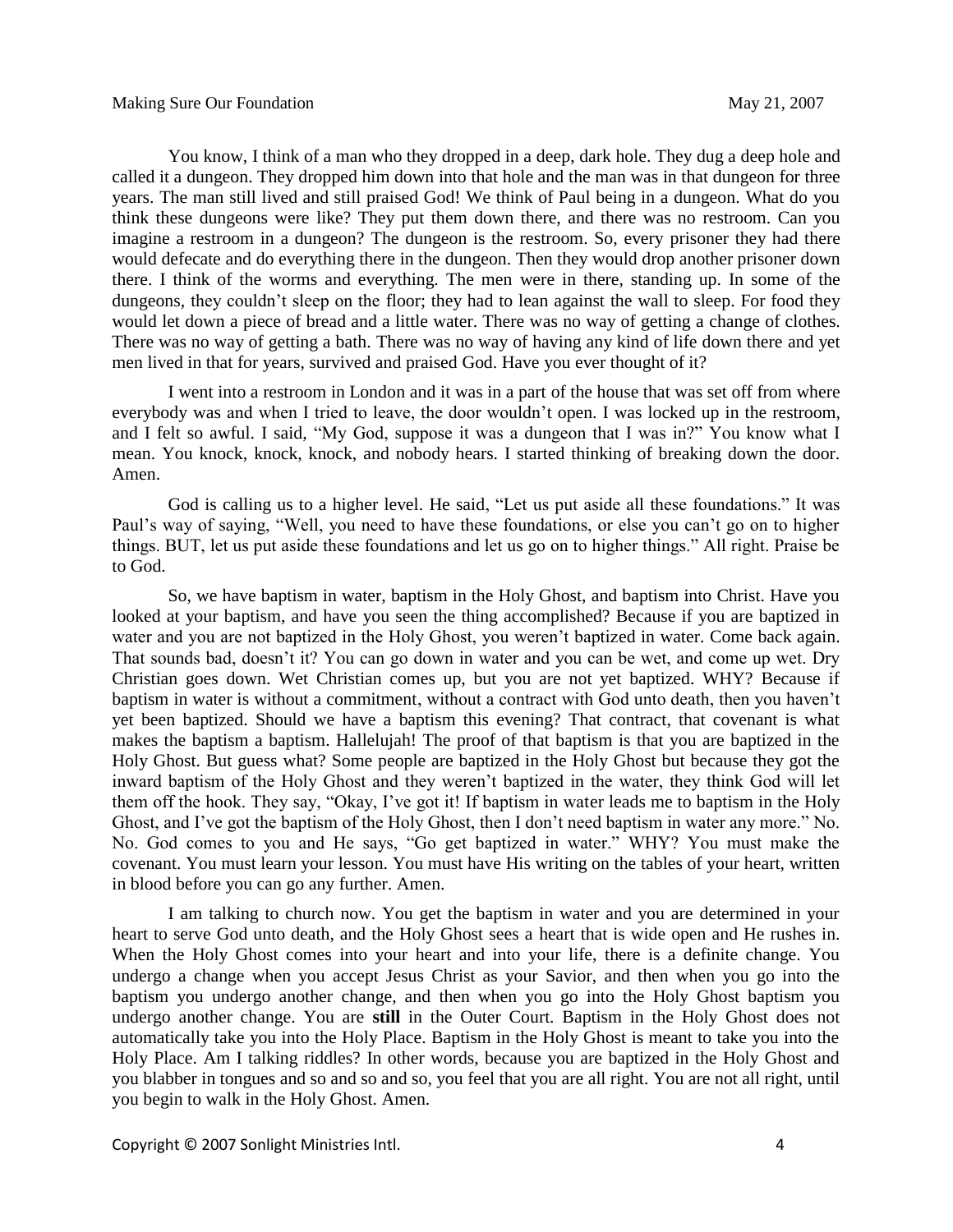In my old age, I find something terrible; there are little things that you miss. My wife and I are sitting at the table, we are going to eat and we start to pray; I close my eyes and bend down to pray and I see the rice falling to the floor like rain. Hear me now. This is foolishness now, right? Old man having hallucinations. Well, if the old man was smart, he would have said, "Sister, don't eat that rice." Because I was seeing what God sees. What happened is that I have a message now to say to her, "That rice is going to hurt you." It is as simple as that. When God looked at Adam and He said, "It is good," and He saw all the trouble that Adam would go through, He knew that He was looking at the end of the matter – He was looking at YOU!

I am not talking about one instance. It is every day, every step of the way. If you say, "Howdy do" to somebody, and you see something flash there, you need to learn to obey it and walk in it. The Holy Ghost life is an entirely different life from the life of a natural person. Slight little things and thoughts flash to you in the spirit and you need to work on it, and the moment you move on it you have a victory. But instead you say, "Oh, it is my mind," and the devil robs you of the moment. You are not a fit man. Yes, if you call the Holy Ghost your mind, you are not fit, because we need to be sharp in the spirit. We need to be able to discern between good and evil (Hebrews 5:14). Yes, right and wrong, good and evil, little things, and I mean, that is simple. Remember now, He said this is A-B-C. He didn't say this is big. You haven't gone to college yet. You are still down there in elementary school.

The same mind that the kid takes to learn in elementary school is the same mind that is going to be up there in the college. If he becomes a scientist, it is the same mind and the same principles of thinking that he is subjected to that is going to lead him right up there. Hear me now. I still am not talking to you about spiritual things yet. No, no, no, we are down there in the Outer Court. It is the obedience of the child of God in the Outer Court that makes you a son of God, that takes you through the door into the Holy Place. If we have not learned how to obey the Holy Ghost, then we are still in trouble, you can still lose your life and go to hell. What? Brethren, it seems that when I get in your presence, I go "loco." What am I saying? I am saying that if you don't learn how to walk in the Holy Ghost, you can still go to hell.

Let's go on then a little bit more. Hebrews 6:2, *Of the doctrine of baptisms, and of laying on*  of hands, and of resurrection of the dead, and of eternal judgment. Laying on of hands. What is that? I didn't know that the laying on of hands was a foundation doctrine. Peter always talks about "hands on," you know, some people love to touch everybody. Laying on of hands is a basic foundation doctrine. WHY? Because that which is in me can be imparted to you by my laying hands on you, and contacting heaven OR hell.

I remember one day a man was preaching, and he got so excited, he started shouting and he ran down and slapped his hand on my head. I didn't get rid of the headache all day. It was difficult for me to shake that headache. I am not a person to have a headache. The guy put his hand on my head and my head began to split; I had a headache all day. We had to go home and pray and fight to get away from that thing that that man put on me, because it was something on him. Amen. Believe me, brethren, you can be wide open. Amen.

I have seen a homosexual teacher teach children, and several of them grow up and become homosexuals. He never told them to, he just imparted it to them. You can lay hands physically; you can lay hands spiritually. I can lay hands on you without touching you. The Lord God Almighty is saying that the church must be aware of the power of imparting the things of God from one to another. God wants that same mind that is in Christ Jesus to be in you also (Phillippians 2:5).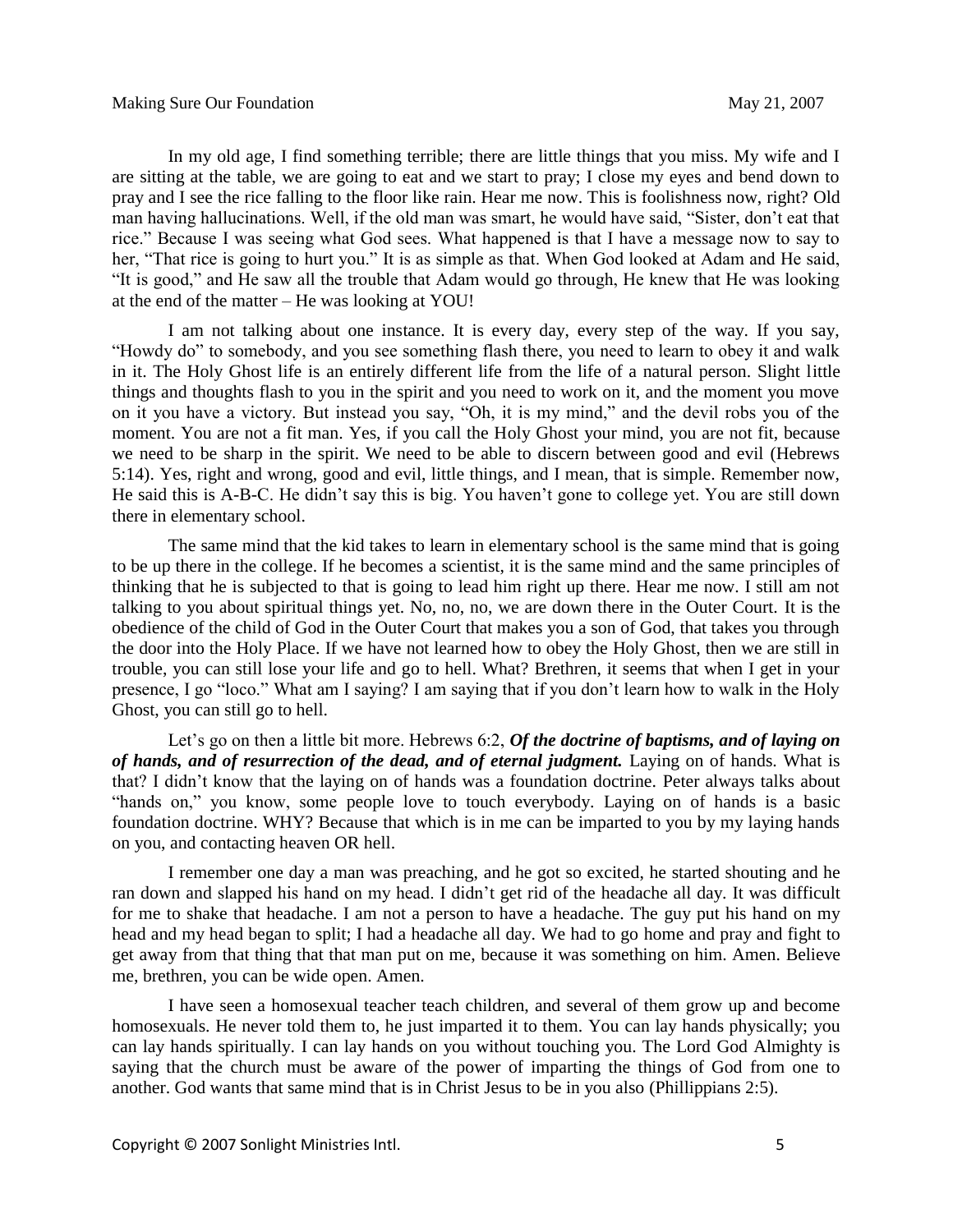The centurion came to Jesus and he said, "My servant is sick and dying at home." Jesus said, "I will come with you." And he corrected Jesus. Did you hear me? He corrected Jesus. He said, For I am a man under authority, having soldiers under me: and I say to this man, Go, and he goeth; and to another, Come, and he cometh; and to my servant, Do this, and he doeth it (Matthew 8:9). He understood Jesus more than the disciples. He said, "You don't have to come to my house, just speak the word. Just speak the word and it is done."

We speak carelessly sometimes. Lord, forgive us, have mercy upon us, as a church, as a body, as a people. We speak careless things at times. Is it the same mouth that you used to speak a careless joke, or a careless thought, that you expect to use to speak righteousness and power? When you are ready to speak, nothing but noise will come out of your mouth. God is saying that there is a position; remember, we are still in the Outer Court. We haven't gone into the real deep things of God yet. The laying on of hands is a basic Outer Court doctrine that every son of God must learn and know. Lay your hands on your children and bless them. Oh, yes. If you curse them they are cursed. If you bless them they are blessed. If you put a curse upon one, the child will have to fight a long time to get rid of that which has been put upon him, maybe by his parents, maybe his friends or sometimes it could be by an acquaintance.

For instance, a curse can be put upon a child by calling him a certain name. I will give you a name, for instance, Damon. Do you know someone called Damon? It is another way of saying that you are a demon [Strong's Concordance #G1142 - a dæmon or supernatural spirit (of a bad nature):—devil.] If you call a person Damon, you are calling him a demon. He has to fight hard to get away. If I were named Damon, I would change my name. I would not write down that thing, although I am named Cecil, and it means hard-headed. Whooh! Oh, yeah, I went to Germany and told them I was Cecil and they laughed. They said that is the culture. Yes, sir!

I don't know if you have noticed the Nigerian names? Every one has God in it. The name Chijioke, that is God. Many of the other languages have God in their name, because they believe that if you call the person by the name of God that he will become good. Well, they are not all good. But what I am saying is that the mouth that speaketh righteousness cannot just get up and speak sin. There are mouths that speak sin that cannot just get up and speak righteousness. The reason it works is because we are working with a body of spirits, both good spirits and evil spirits. Anything you say, they hold you to. Did you know that? Oh yes. Anything you say, they hold you to it. You just keep on repeating God and the words of God and good and wonderful things, and they keep away from you. The evil ones will keep away from you. God bless you. Let's go on.

Verse 2, *Of the doctrine of baptisms, and of laying on of hands, and of resurrection of the dead, and of eternal judgment.* This is so simple and basic. If you don't believe in these doctrines, go repent, get them and make sure you have them stored in your heart, because these are your basic foundation. You are going to be called to stand upon them in the midst of battle. Yes. The resurrection of the dead. The eternal judgment. Everything you do - everything you do will appear in the judgment. Every thought you had will appear in the judgment. You get forgiveness of sins if you pray to Jesus and ask Him for forgiveness. Now, can you pray about something that you did deliberately? Yes, you can, but you mustn't do it again. In other words, you are supposed to be changed.

I made some remarks before that I know that some of your eyebrows raised. A Christian doesn't sin and a sinner doesn't do righteousness. That sounds rough, eh? He that is born of God… Help me! I am just quoting our Brother John. You have to decide whether John is right or wrong,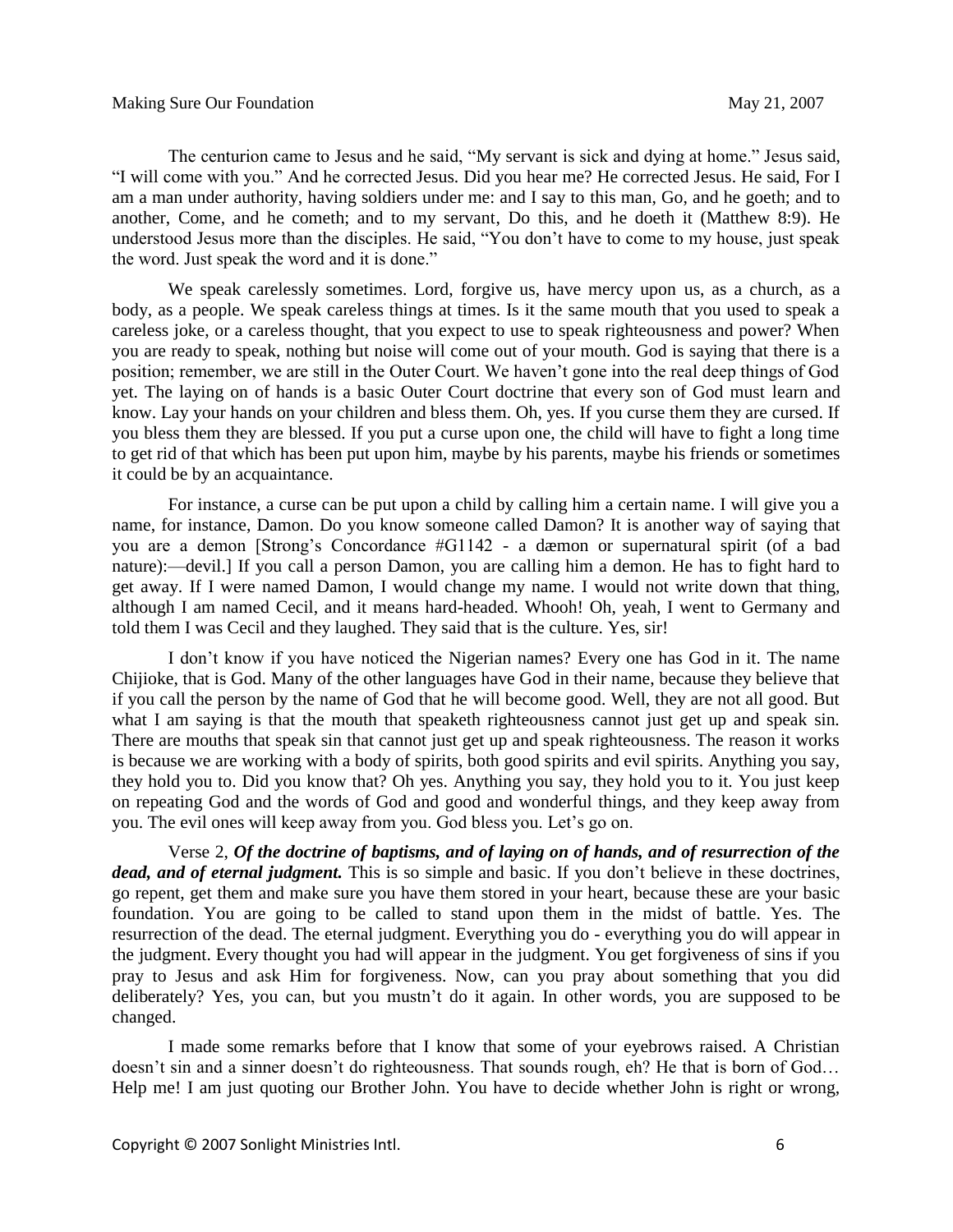whether he was in the Spirit when he wrote that. Whosoever is born of God doth not commit sin (I John 3:9). Now, the key word here is commit.

You get together, and you say, "Brother, let us rob the bank tomorrow." We lay out our plans to rob the bank and we execute the robbery. We are NOT born of God. We are NOT born of God. If you were working on the roof of a bank and the roof gave way, you fell into the vault and you picked up a few coins and put them in your pocket, then you might be able to go and repent, and say, "Lord, forgive me." But what I am saying is that he that is born of God, that is a son of God, cannot deliberately, willfully sin. No one that is born of God can willfully sin. NO ONE that is born of God can continue in sin. You can fall into sin, but you cannot continue in it. If a person is continuing in sin, he needs repentance from the beginning. He has to go back and repent from some dead works. I don't know if you can analyze that, but you look at it. Let us go on, because you can ask me that question any time, anywhere, and we can discuss it.

There is a judgment on sin. The judgment on sin is already pronounced. For the wages of sin is death (Romans 6:23). Now if you believe that, you will not sin. Unfortunately, we sin both in thoughts and in deeds.

Hebrews 6:3, *And this will we do, if God permit. <sup>4</sup>For it is impossible for those who were once enlightened, and have tasted of the heavenly gift, and were made partakers of the Holy Ghost, 5And have tasted the good word of God, and the powers of the world to come, 6If they shall fall away, to renew them again unto repentance; seeing they crucify to themselves the Son of God afresh, and put him to an open shame.* What are we saying? I am going to put it in short words for you. If you reject the Holy Ghost, you are lost. If the Holy Ghost ever leaves you, you are finished. The Holy Ghost will never leave you unless you are totally condemned to hell. Have you ever seen anybody who was baptized with the Holy Ghost backslide? Yes, youhave. We see them all the time. Well, the Holy Ghost will not leave him, unless he gets to the stage where he has totally, categorically, deliberately rejected God. If the Holy Ghost lifts from him, he will be an atheist and he will be happy, glad, free and no problem any more. He is already in hell. Do we see the Word of God? Verse 6, *If they shall fall away, to renew them again unto repentance; seeing they crucify to themselves the Son of God afresh, and put him to an open shame.* Verse 9, *But, beloved, we are persuaded better things of you, and things that accompany salvation, though we thus speak.* In other words, we lay down principles and thoughts of what can happen, BUT we don't expect it to happen to you. Are you there? I don't expect one person in this building to come under the category of one who would reject the Holy Ghost, reject Jesus Christ, turn your back on Him and be lost.

Verse 10, *For God is not unrighteous to forget your work and labour of love, which ye have shewed toward his name, in that ye have ministered to the saints, and do minister.* This is such a marvelous God that we serve, that He is not going to allow you to go to hell. He will kill you before you go to hell. Isn't He a wonderful God? Tell me now. Isn't He a wonderful God? He is a God Who would rather let your body perish and your soul live, than to allow you to go down into hell. This is the confidence that you have in God, isn't it? So, why do you not understand God when you see some of us dying? God will destroy the body that the soul may live. You have made a commitment. You have made a covenant. You are part of God's Body and He said, "If your right hand offend you, cut it off" (Matthew 5:30). Yes, if a person is going to lose his life spiritually and go to hell, I would rather see him dead, see her dead. Whoever it is, I would rather see them dead and with the Lord than see them go into hell. Is that your consciousness, too? Praise be to God.

And so, God is speaking to us tonight, and He says, coming down to verse 18, *That by two immutable things, in which it was impossible for God to lie, we might have a strong consolation,* 

Copyright © 2007 Sonlight Ministries Intl. 7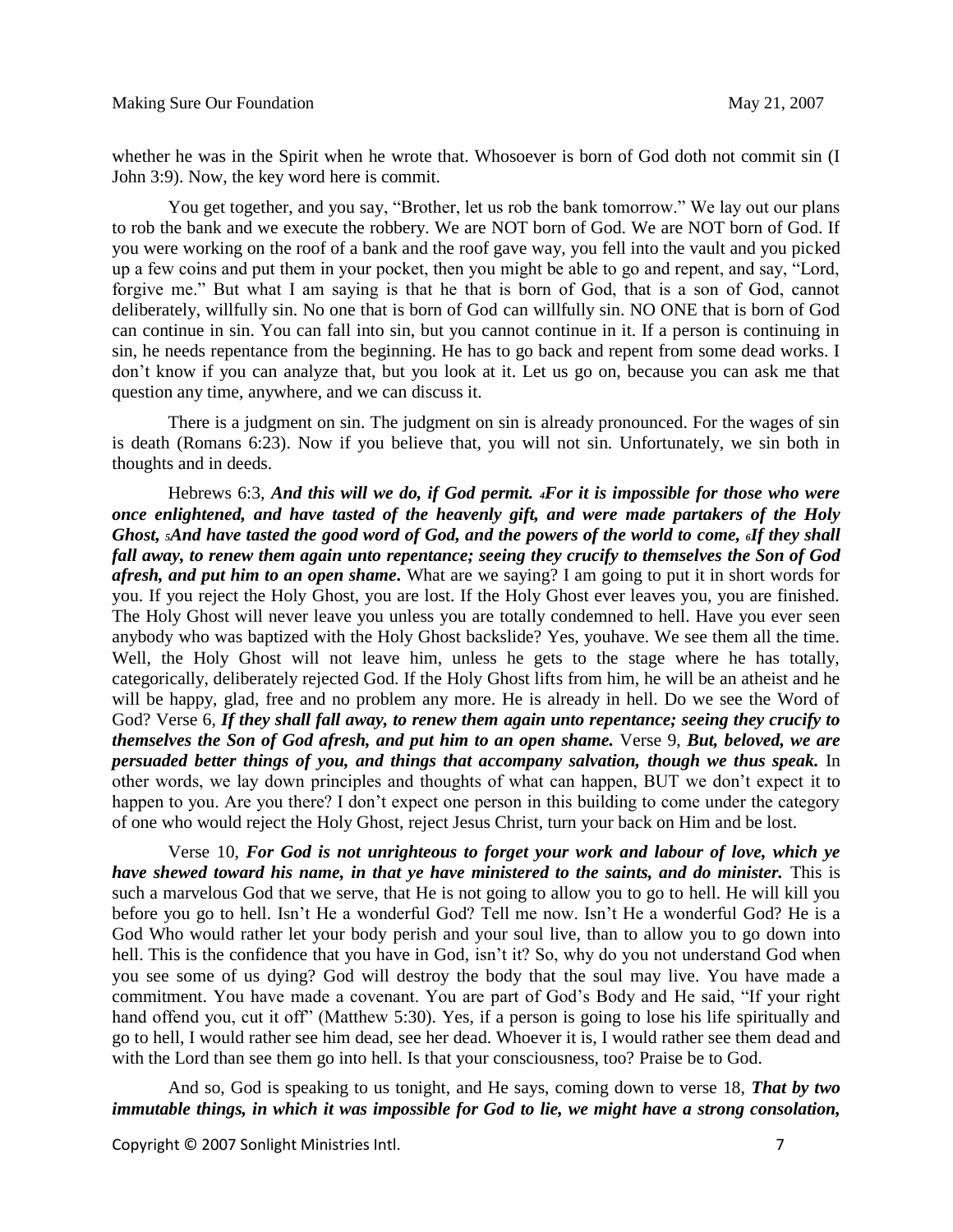*who have fled for refuge to lay hold upon the hope set before us: 19Which hope we have as an anchor of the soul, both sure and stedfast, and which entereth into that within the veil; 20Whither the forerunner is for us entered, even Jesus, made an high priest for ever after the order of Melchisedec.* When I think of God, I cannot think of Him as a man, as a person. All I can think of God as is a BIG person or whatever, filling the whole space, and filling us. But I can think of Jesus as a man. Do you see how God is good for us? He gave us Someone Whom we can relate to. Now, if Jesus is a person, if Jesus is a man, you must approach Him as a person. I'll never forget what happened when I prayed the first time and I asked Jesus to come into my life and I felt the quickening. That means that His blood had touched me; it touched my mind and touched my consciousness. Before that, I was not conscious of God, I now mam conscious that God is here in this room.

So, the next thing that happened, I said, "Jesus, why don't You come and talk to me?" Now, I am not telling you to say that, because the devil might come and talk to you and you could believe that it was Jesus. That is, however, not supposed to be. The devil is not supposed to be able to talk to you and you believe it is Jesus. Do you know why? The Christ in you will not be happy. Amen. But the relationship between you and Jesus Christ must be such that you know that Jesus is a man, you speak to Him as a resurrected man, and you deal with Him and expect Him to respond to you as a man would respond to you. What kind of doctrine is that, Peter? That you would expect Jesus to respond to you as a man would respond to you?

You see, we have made a step backward. Let me tell you why. We were going upward to believe that God has a five-fold ministry in the heavenlies, in the spirit. Jesus Christ is in the fivefold ministry or the **left** hand, in the natural, among us. But what I have noticed is that we have started not to believe in the five-fold ministry any more. We have started to believe in our abilities to do.

Now, if you got a pastor here, immediately you would have rejected the five-fold ministry, because the five-fold ministry doesn't have any pastor in it. Those who occupy the place of the shepherd would be too busy shepherding to be able to be fooling around and doing anything else. There is a problem that I see here and I don't know if it is as if you have forgotten, or if you want to be like another church or something, but I don't see the function of the five-fold ministry. I don't see the function of the prophet in your midst. As a matter of fact, if the prophet should function, you probably wouldn't believe it. I don't see the function of the evangelist. I don't see anybody evangelizing anything. I see the same old faces that I saw here the last time. I see two new faces over there. Amen. If the evangelists had the spirit of the evangelist, they would be praying and God would be sending people in. Amen. "But why should I leave my church over there with my pastor and come to your gathering with the same function?" I don't see the function of the five-fold ministry. You don't function in the fivefold ministry anymore. Yes. The prophetic ministry… I don't know if you understand what I am talking about. Every ministry of these five-fold has branches in the church among the people. In other words, Christ is working in you. Amen. As Christ is working in you and among you… He will give one a vision; He will give another a dream; He will give somebody something to uplift the brethren. But if I dream that you become a dog and start barking and bite up everybody in the place, what profit is that to everybody? God is telling us to run for our lives, the dog is coming. Don't you understand? The ministration of the Spirit is to profit withal. If the Spirit of the prophet in you, you will find that as you begin to function, there will be many more that will be functioning and together it will bring life and not death. I have gone through it for years and years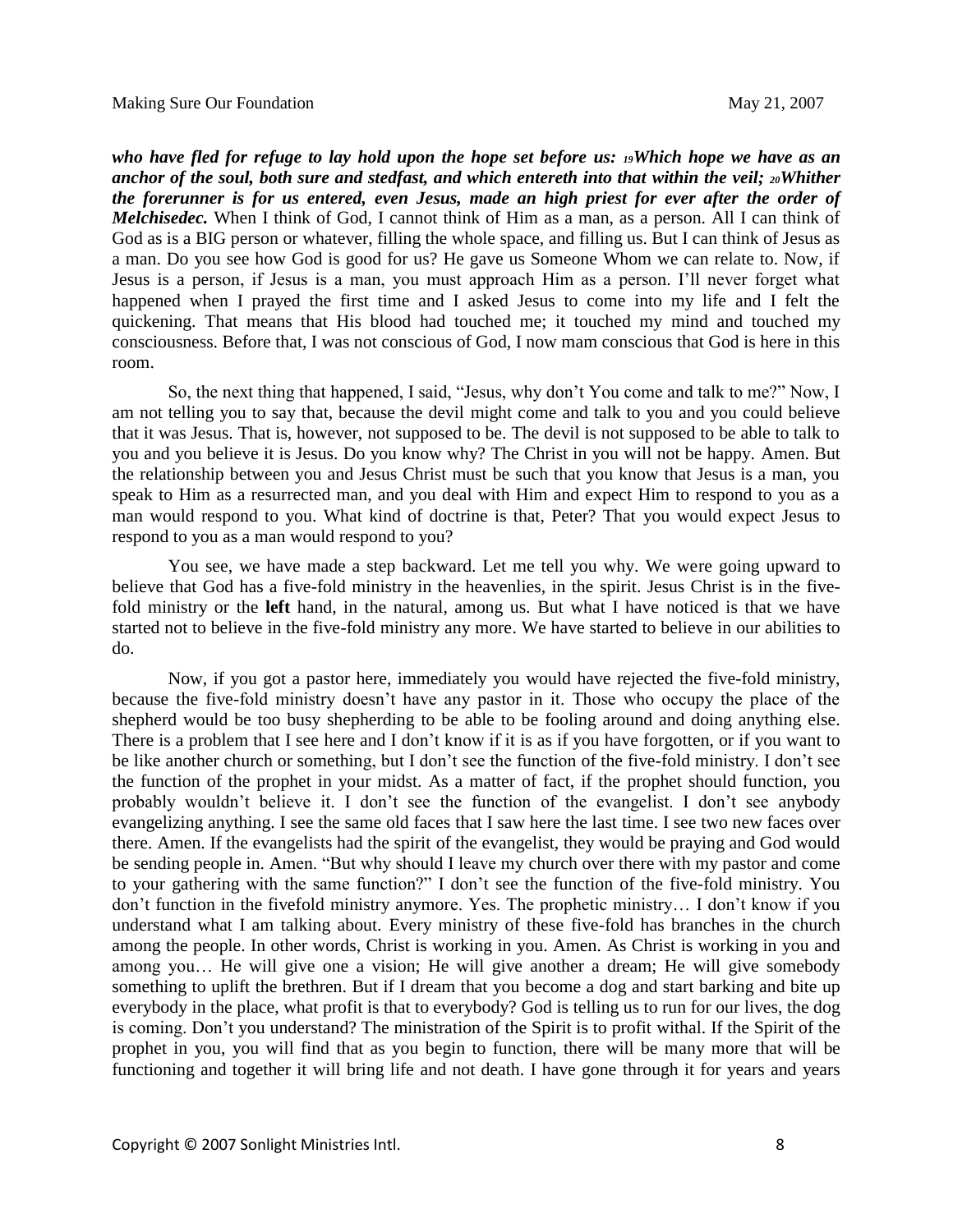and years, and I have seen the work of God destroyed by prophetic ministries who will not submit to the Holy Ghost.

Have I told you how the devil caught me one time to deceive me? I got up to pray, first of all. I was getting up like a Pharisee. Do you know what I am talking about? I had looked in the Bible hear this one - and I calculated that Jesus Christ prayed at three o'clock in the morning. All right? So then I was going to pray at three o'clock in the morning just like Jesus. Every morning at three o'clock I was down on my knees. This particular morning, at three o'clock, I got down on my knees and the devil came in and knocked on the head of my bed. I thought it was God. But guess what? He, "God," was telling me everything that was wrong with every sister and every brother in the church. Now, some of them might have been wrong. But most of it was lies, all lies. But you know what happened? I was glad for it. I was now going to prophesy to that church and let them know that I could see their business and "I know you and I know what you are doing," and so and so. Therefore, my prophecy was going to be to exalt me and my ministry over the people. But God was merciful to me. God was very merciful to me. He came in the room and shouted at the devil, "Satan, you are a liar!"

You have to also learn to reject some of the dreams that you have. Have you learned that yet? All right. "Everything that I dream is of God. Nobody dare try and tell me that what I dream is not of God." You have to learn to divide good from evil, right from wrong, what the devil says from what God says. Amen?

But then, guess what? On the other side, you are being asked of God to believe in the prophetic ministry. If you don't believe in the prophetic ministry, you don't believe in God. You have the prophet and you have the prophetic ministry. Do you know the difference? You have the prophet and the prophetic ministry gives a word - you have to be able to put the word before God, balance it, understand it and move in it. **You are responsible**! So, if God is not giving you any prophetic words, something is wrong. Amen. If you don't believe, why should God burden you? If you don't believe, why should God burden you? If you don't believe in the ministry that God has set up, why should He bother you?

Don't you understand? This is what is happening. You are going to sleep. You are backing off from the word that God delivered to you in the beginning. I remember God prophesying certain things concerning this place. How long ago was that? Oh, God, have mercy upon us. I am ashamed of myself to be part of it. Amen. I am ashamed of myself to be part of it. God prophesied certain things about this place and the place has not moved from the place where it was when it was prophesied. We have not walked according to the prophecy. Don't you understand what I am saying? IF we believed the Word of God, do you know what we would do? We wouldn't jump and run and do it, no, no. We would do like David. We would say, "Now, Lord God, we are ready. What is the order of battle? Where do we move next?"

But if I have something against you, and you have something against me, and you have something against this one, how are we going to be able to move together at this time? It is your death! Do you hear me, brethren? God says some of you will die because you believe not the Body of Christ. The time has come; you had better prepare for funerals instead of weddings. Well, you can doubt me if you want to. That won't stop it. Because when God speaks to people, God expects people to MOVE according to how He has spoken and He has given you strength to move. He did not tell you that you are going to be moving because you have a million dollars. If somebody now should give you a million dollars, everybody would be, "Ooh! Now we can do this and that!" God have mercy upon us. That is why we don't get the million - because we would be working on the basis of

Copyright © 2007 Sonlight Ministries Intl. 9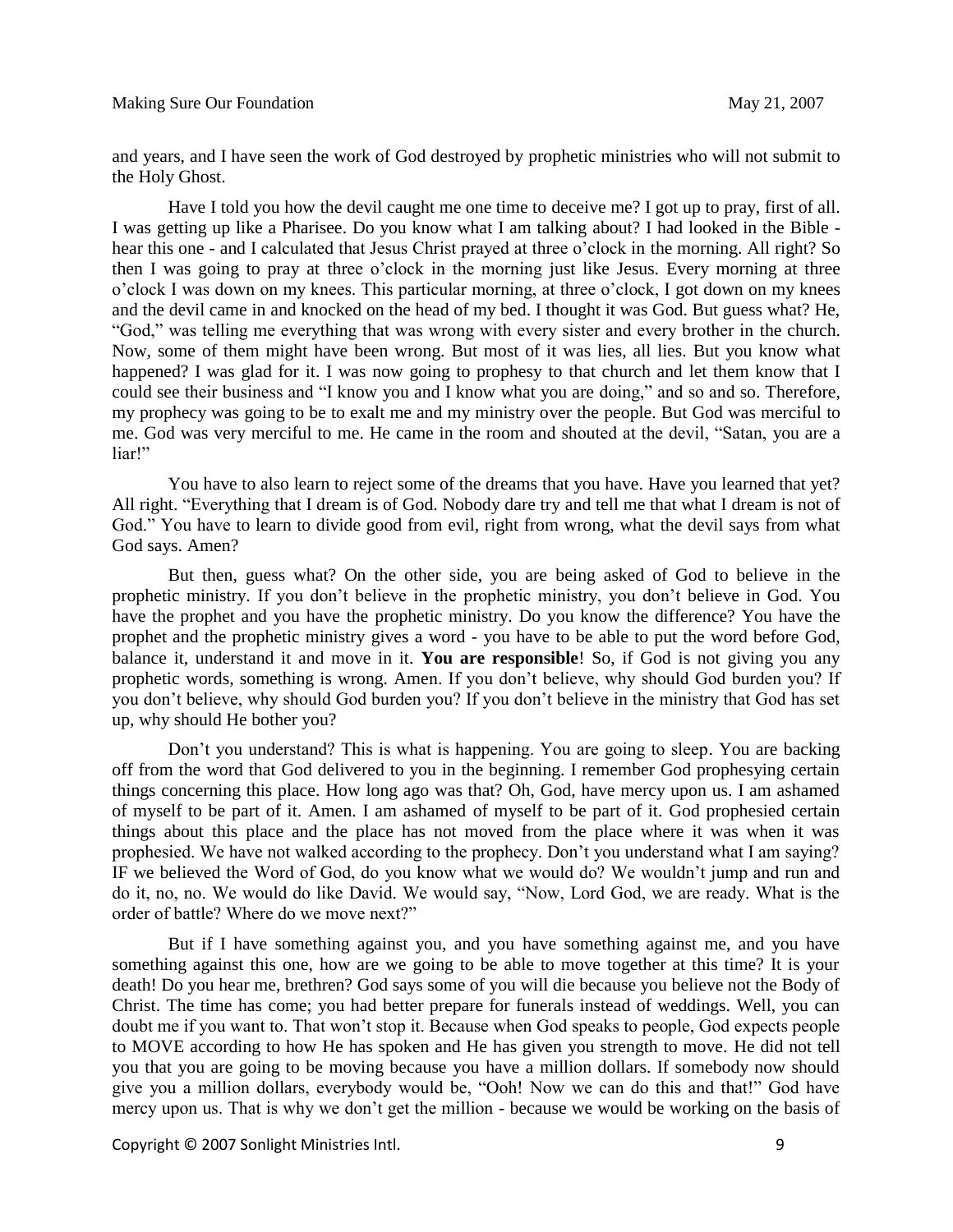the million. The million would be our god instead of the Lord God Almighty that has ordained us to move forward in the things that God has given us to do.

In a very short time, your money will be worth nothing. Amen. The last time I was here was last July. Your money has decreased since then by 27%. Do you believe that? Do you know how the value of money decreases? You watch the gold. Last time I was here, gold was \$300 and something an ounce, now it is \$600 to \$700. The gold doesn't change. What changes is the money. So, the amount of money that it took to buy an ounce of gold last year is now 27% more for the same ounce of gold. That means that your money has decreased. You haven't seen anything yet. They are saying that the money will decrease, that one ounce of gold will be valued at \$2,000. Do you know what that means? That means that if Iran should keep on fooling around there, and God Almighty lets loose… Because He is holding back. Yes. He is saying, "Don't loose the four angels. Don't loose the four angels till we have sealed the servants of our God in their foreheads" (Revelation 7:3). Are you with me? In your minds, God is sealing the people of God to think differently. He said, "Don't you release the destruction until I have sealed the servants of our God in their foreheads."

Do you think God is going to wait on you? God is not going to wait any longer than the time that He has allotted. When that time comes to it's fullness, if you are sealed, you are sealed, and if you are not sealed, you are not sealed, and it is your business.

Tomorrow, if either the United States or Israel finds it necessary to destroy the centrifuges in Iran by attacking them, how will it effect your money? It is my belief that your money will be going south. Do you hear me? Then all the money you have been storing up for your old age, for your children or for whatever, it will be gone, GONE, GONE, GONE! You know, I was just thinking today, all those who get Social Security money, it will be gone. Your money will be gone, because the dollar will be worth nothing and you will have to take a wheelbarrow full of dollars to go to the grocery.

Everything is going to start going down hill from there. Now, I am just telling you what I am seeing, all right?

God is saying that this people, YOU of the end time, you must at this end time get together and be one in Christ Jesus. There is no other hope for us. We are totally lost. Do you hear me? I could tell you a little more, but probably I shouldn't tell you too much at one time. But the things that we don't like, we are going to fall into. The comforts of life we are used to, we are going to lose.

You know, we went to Nigeria, we were having a meeting there and I had a vision. The vision was that it was like mid-day break between meetings and everybody was gone for lunch. In the vision I was invisible and I was standing there in this great big hall. I saw a man come up and he looked quite nonchalant. He went up to the equipment, took two wires, separated them, covered it up and went out. Now, I thought to myself that he might have planted a bomb. But when I looked carefully, it wasn't a bomb. He was just dismantling the equipment. That was the end of the vision. I called the brothers. I said, "Brethren, get somebody down there to watch your equipment, because I saw that somebody came in and dismantled the equipment." Well, they said, "We will pray." I won't make any remarks about that, but they said they would pray, and they all got together and they prayed, "Oh, God," and so and so. Well, that didn't stop the equipment from being dismantled. Thousands of people went to the meeting that night and they were outside. There was no meeting that night. There were no lights. Amen. No lights. And I realized that the time is going to come when these beautiful lights we have and the fans going - what a comfort - we will lose them. Amen. There were no lights.